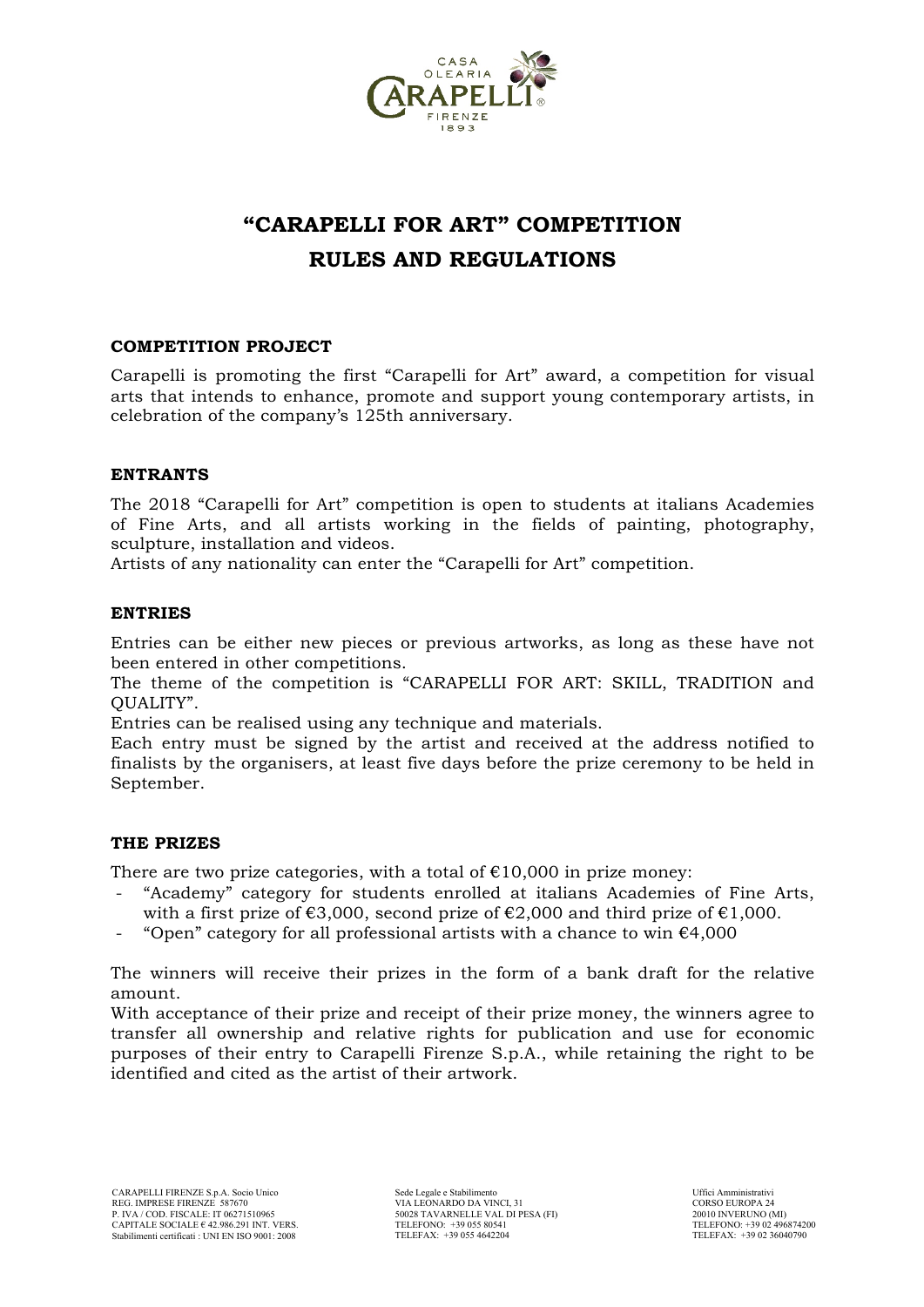

## **HOW TO ENTER THE COMPETITION**

Entrants must send the following documents in *a single file* weighing no more than 5MB to carapelliforart@carapelli.it no later than 15 July 2018:

- 1. CV in Italian, containing personal data processing authorisation in compliance with Italian Legislative Decree 196/2003 and the GDPR (EU) 2016/679, specifying date of birth, address, phone number, email, completed studies, past exhibitions.
- 2. Description and summary of the artwork
- 3. Photocopy of valid ID with signature
- 4. A maximum of 5 images of the entry. Videos may be sent in using a YouTube or Vimeo link. Each link counts as one image

Entrants must declare if they are entering the "Open" or "Academy" category; in the latter case, they must attach a document attesting to their enrolment in and details of their Academy of Fine Arts . Carapelli Firenze reserves the right to check effective Academy enrolment for the winners in this category.

Entrants will be notified by email of the various stages of the competition.

The selected artists will be notified by email by 31 July, and will also be sent all the necessary information regarding the address to which they must send their original artwork. Entries not received for whatever reason by the competition closing date will be automatically disqualified.

Entrants are invited, but not obliged in any way, to provide a 30-60 second video telling the story behind the creation of their artwork. These "video diaries" will be collected, selected and published on the competition promo channels given below. These videos will have no bearing on the final selection of winners.

## **JURY AND SELECTION**

Entries will be selected by a jury comprising four expert contemporary art critics and curators and a representative from Carapelli Firenze.

Selection will take into consideration both the conceptual elements of the artwork and the artist's CV.

During the competition, Carapelli Firenze reserves the right to select artworks from entries received and publish them on the social media channels activated to promote participation in the competition and give visibility to ongoing results. This selection will have no bearing on selection of the competition finalists or winners.

## **USE OF MATERIALS**

By entering the competition, entrants give authorisation for images of the artworks and documents sent in to be used in the ways and for the purposes deemed most opportune by Carapelli Firenze without entitlement to any kind of payment to the artists. This means, in detail, that the company has the right to use the above material on its websites/social media channels and in communication or

Sede Legale e Stabilimento VIA LEONARDO DA VINCI, 31 50028 TAVARNELLE VAL DI PESA (FI) TELEFONO: +39 055 80541 TELEFAX: +39 055 4642204

Uffici Amministrativi CORSO EUROPA 24 20010 INVERUNO (MI) TELEFONO: +39 02 496874200 TELEFAX: +39 02 36040790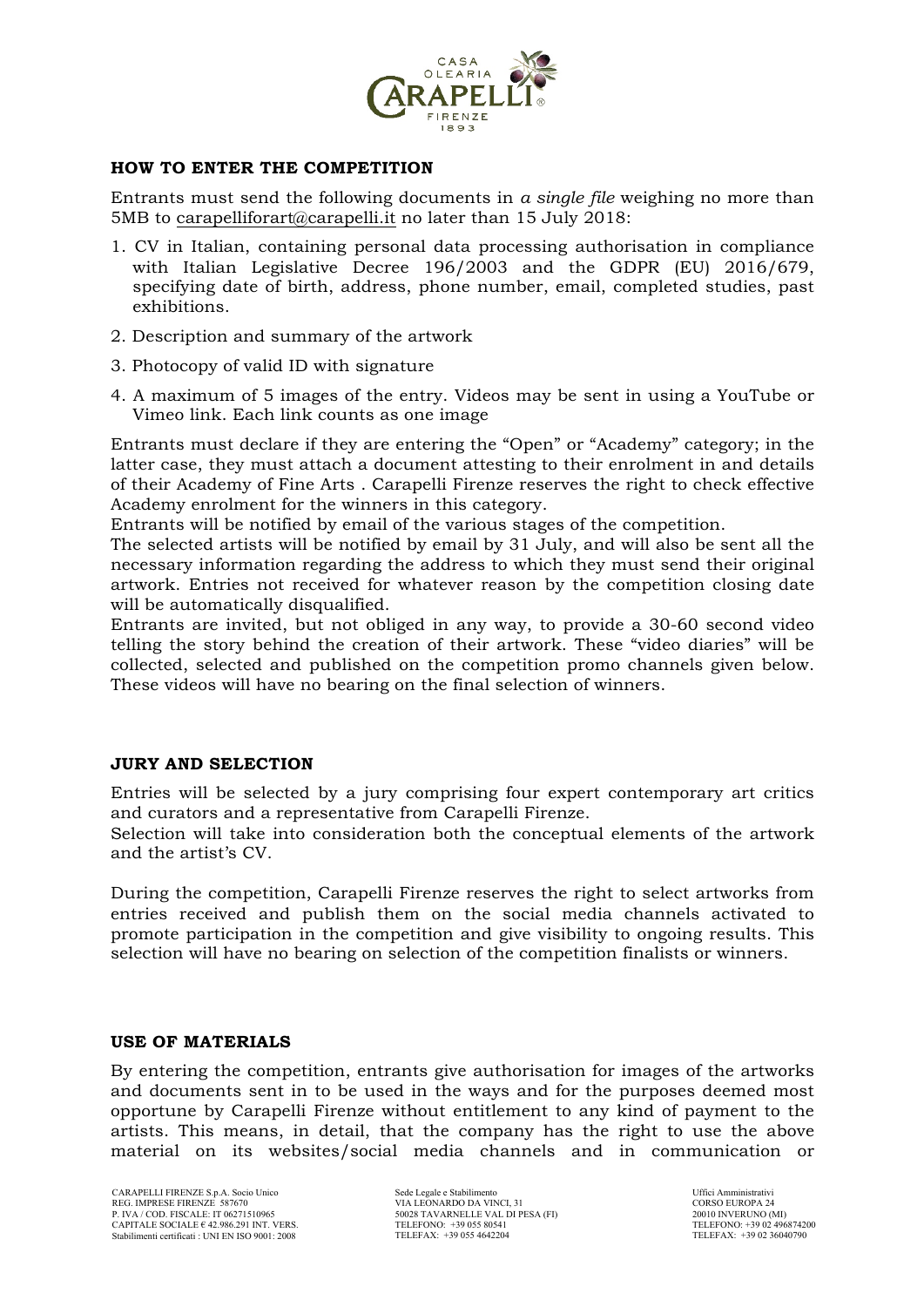

promotional material for the event, as well as for any exhibitions in public or private locations linked to this competition.

Furthermore, the artists authorise use of the images of their artworks on promotional material by the competition's sponsors and related institutions. The artwork will however remain the property of the artist until the prizes are given to the winners and any reproductions will bear the artist's name.

## **ACCEPTANCE**

By entering the competition, the artists recognise and implicitly accept all these rules and regulations, with no exemptions. Entrants declare that they have carefully read these rules and regulations and therefore accept all the points therein.

## **PRIVACY**

## *1) Data processing purposes and methods*

The information and data collected will be used, in compliance with Italian Legislative Decree 2003/196 and Regulation (EU) 2016/679, exclusively for the following purposes:

- for entering artists in the competition;
- for management of the competition itself and fulfilment of the competition rules and regulations;
- for publication of the list of winners on Carapelli Firenze websites or in other communication media and/or any publication as detailed in the competition regulations;
- to fulfil legal, regulatory or EU standards obligations, and uphold or defend the rights of Carapelli Firenze in the appropriate forum.

The data provided with entry applications may be processed by Carapelli Firenze manually, on paper, using computers or telematically. Specific security measures are followed to prevent the loss of data, illicit or incorrect use and unauthorised access. The data collected will be processed by Carapelli Firenze solely to comply with the above detailed purposes, with total respect for confidentiality and in compliance with the provisions in GDPR 2016/679. The information and personal data will be stored for the duration of the competition and in any case for the period of time envisaged by relative legislation for the purposes of the competition.

## *2) Communication, disclosure and transfer of data to third party countries and international organisations.*

The personal data acquired by Carapelli Firenze may be communicated, solely for the purposes detailed in point 1) above, to third parties, judicial bodies, couriers/transport companies, postal services, lawyers, consultants, notaries and other parties nominated in the competition rules and regulations, such as third parties processing the data as data managers and/or as natural persons authorised by the data controller, or working completely autonomously as separate data controllers, for the purposes of the competition. The personal data acquired will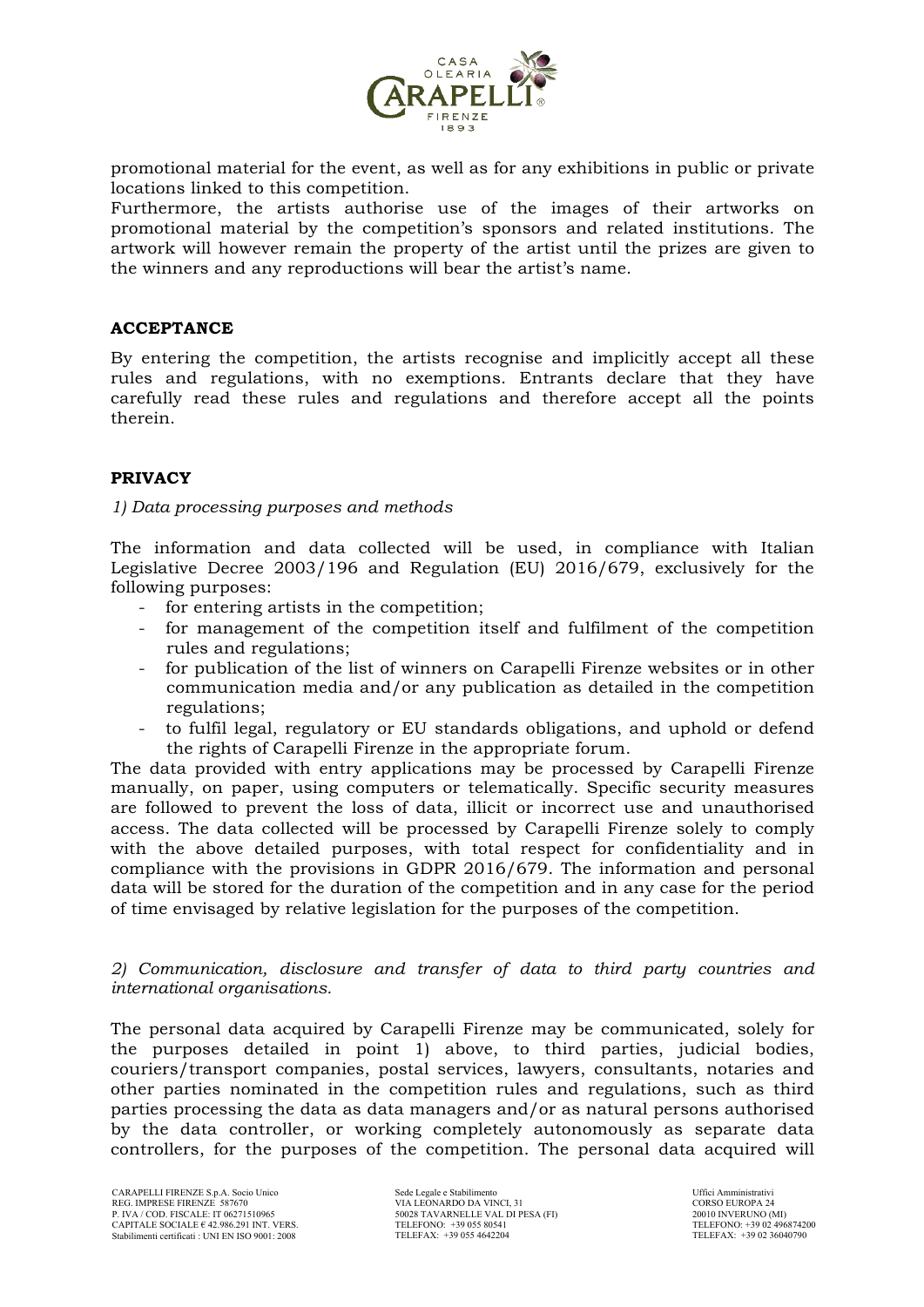

never be disclosed, with the exception of the publication of the list of winners. The data communicated will not be transferred to third party countries or non-EU international organisations.

## *3) Mandatory data*

Data must be provided for the purposes outlined in points 1) and 2) above in order to enter the competition and failure to do so may lead to the artist not being able to enter the competition and/or be selected as a winner.

## *4) Marketing purposes*

The personal data may also be used for the purposes of mailing of information and/or advertising material or for commercial news about new products or updates and news about existing products. Provision of data for these purposes and/or consent to their processing is not mandatory and any refusal to the same shall not lead to non-fulfilment of the services in question.

## *5) Information regarding the Data Controller and Data subject rights.*

The Data Controller of the personal data acquired is Carapelli Firenze S.p.A., headquartered in Tavarnelle Val di Pesa (FI) Via Leonardo da Vinci 31, 50028.

The Data Subject has the right at any time to ask the Data Controller for access to their personal data, that their data be amended, cancelled or subjected to limited processing. Furthermore, Data Subjects also have the right, at any time, to oppose processing of their personal data (including automated processing) and portability of their data. Without prejudice to any other administrative and legal appeal, if Data Subjects retain that processing of their data violates Regulation (EU) 2016/679, pursuant to point (f) of article 15 of the above-mentioned Regulation (EU) 2016/679, have the right to lodge complaint with the Personal Data Protection Authority and, with reference to point (a) of article  $6(1)$  and point (a) of article  $9(2)$ , have the right to revoke their given consent at any time.

In the case of a request for portability of the data, the Data Controller will provide, in a commonly used, structured format legible on an automatic device, the personal data relative to the Data Subject, without prejudice to articles 20(3) and 20(4) of Regulation (EU) 2016/679. Should the Data Subject no longer want to be contacted, the use of their personal data for communication will cease immediately.

## **COMPETITION INELIGIBILITY**

The following people may not enter the competition:

- Those who send in their entry application after  $15/07/2018$
- Effective members of the Jury, members of the Organisational Body, their spouses and/or relatives up to the sixth degree of kinship.
- Employees and collaborators of the jury members, of the Organisational Body and involved organisations.